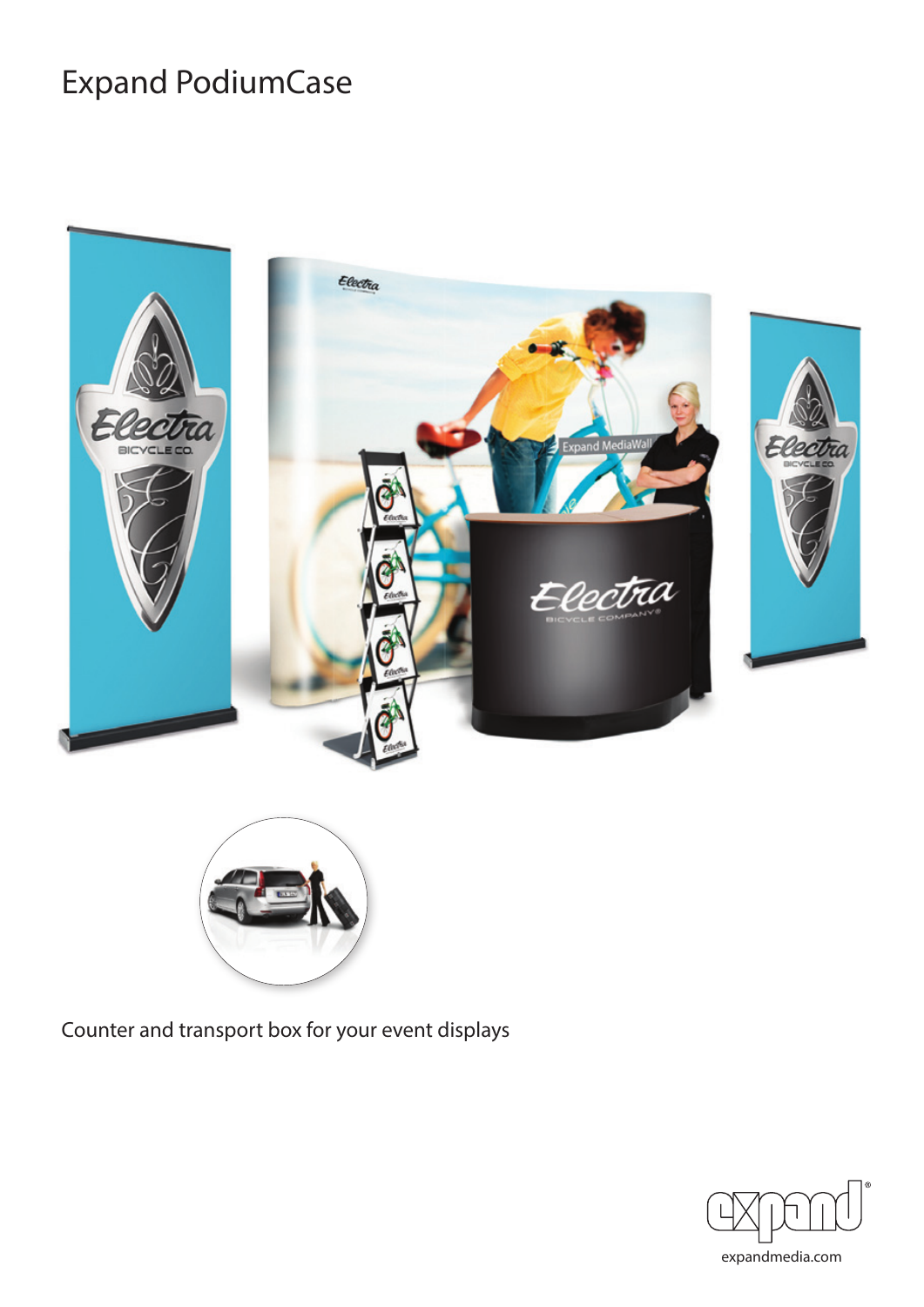

## Expand PodiumCase

The Expand PodiumCase is an easy-to-handle transport box that you quickly turn into a spacious counter. It provides a large surface to gather around at your event.

Suitable for transporting our large display walls - perfect when you need a portable exhibition for different events.



It fits into the trunk of your car.



To create the counter, just open the box and put on the accompanying table top. Cover the front with a graphic wrap with your message or logo.

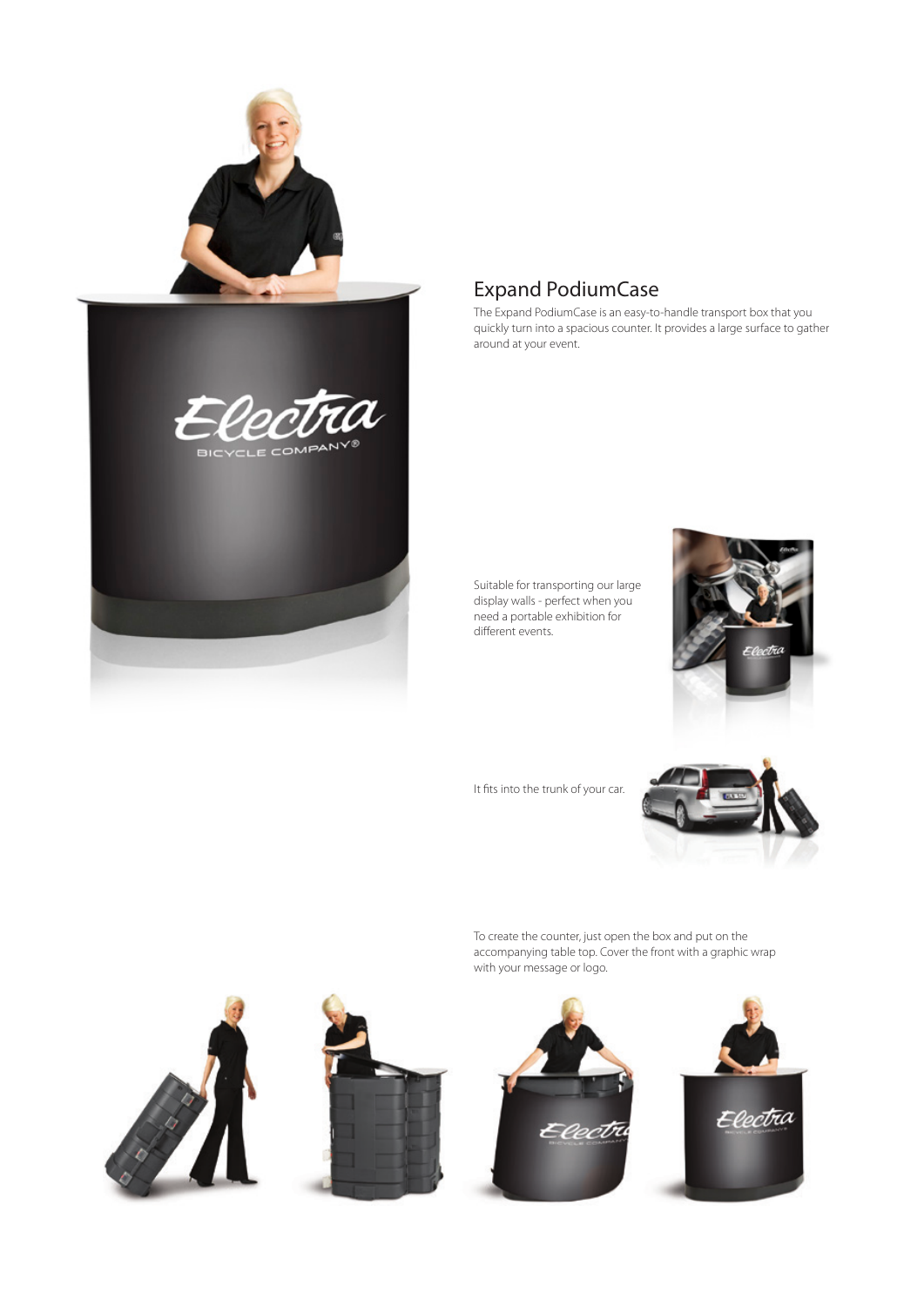Use our sign kit Expand Header to create a promotion stand.





Table tops in oak, birch, aluminium, black, white & black plastic. The black plastic version is a lightweight table top that also can be used outdoors.



Expand PodiumCase for outdoor use With our scratch and water resistant table top in plastick, the Expand PodiumCase can also be used outdoors. The graphic wrap is printed on a material for outdoor use.



Inside, there are detachable shelves to hold your brochures, demo products and drinks.